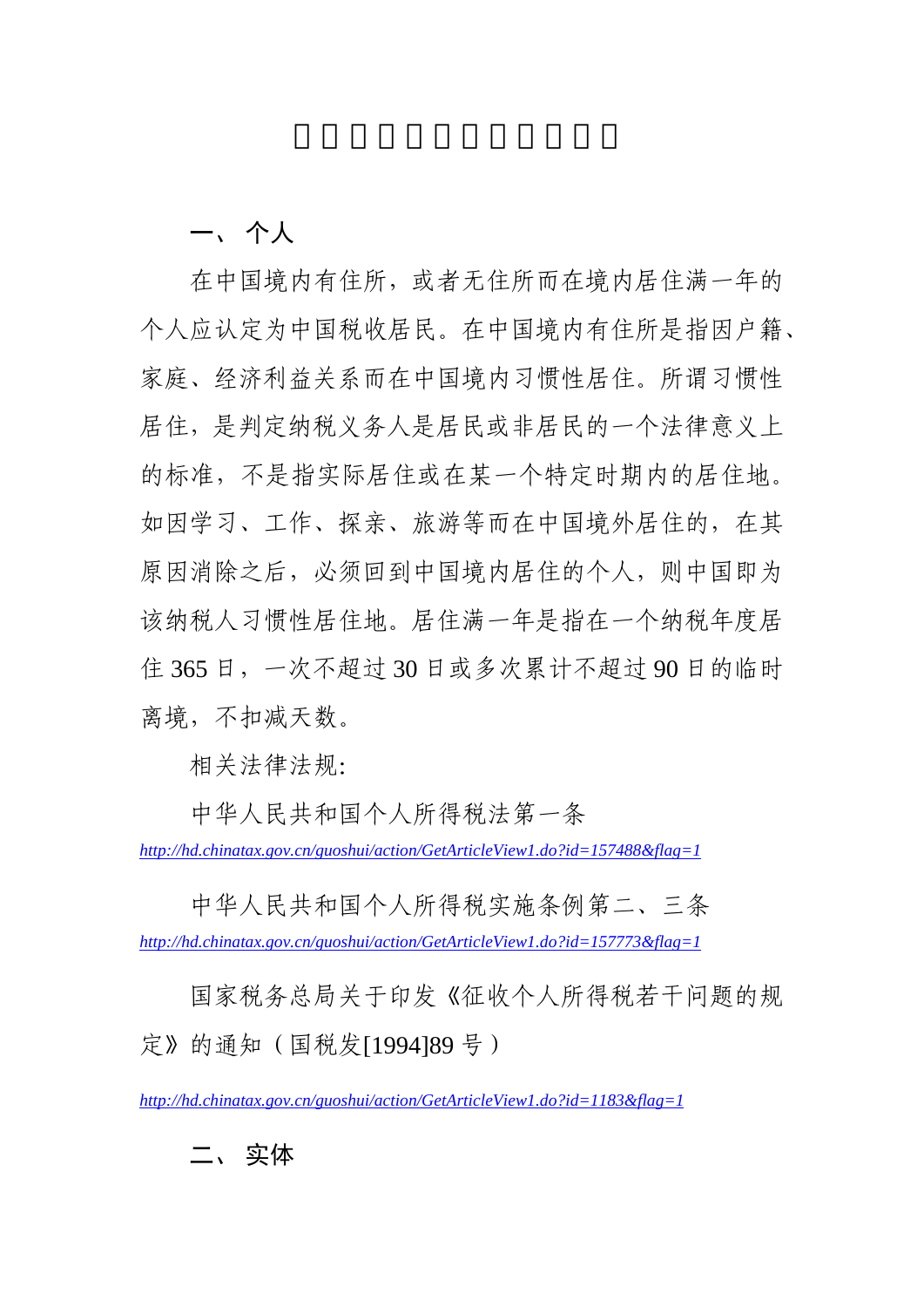依法在中国境内成立,或者依照外国(地区)法律成立 但实际管理机构在中国境内的企业,应认定为中国税收居民。 依法在中国境内成立的企业,包括依照中国法律、行政法规 在中国境内成立的企业、事业单位、社会团体以及其他取得 收入的组织。依照外国(地区)法律成立的企业, 包括依照 外国(地区)法律成立的企业和其他取得收入的组织。实际 管理机构是指对企业的生产经营、人员、账务、财产等实施 实质性全面管理和控制的机构。

相关法律法规:

中华人民共和国企业所得税第二条 *http://hd.chinatax.gov.cn/guoshui/action/GetArticleView1.do?id=3468&flag=1* 

中华人民共和国企业所得税实施条例第三、四条

*http://hd.chinatax.gov.cn/guoshui/action/GetArticleView1.do?id=25088&flag=1*

## 三、不视为税收居民的实体

合伙企业、个人独资企业不属于税收居民实体。合伙企 业以其合伙人、个人独资企业以其投资人为纳税义务人。

根据 CRS 要求, 税收透明体也属于应报送实体, 例如合 伙企业。

相关法律法规:

中华人民共和国企业所得税第一条 *http://hd.chinatax.gov.cn/guoshui/action/GetArticleView1.do?id=3468&flag=1*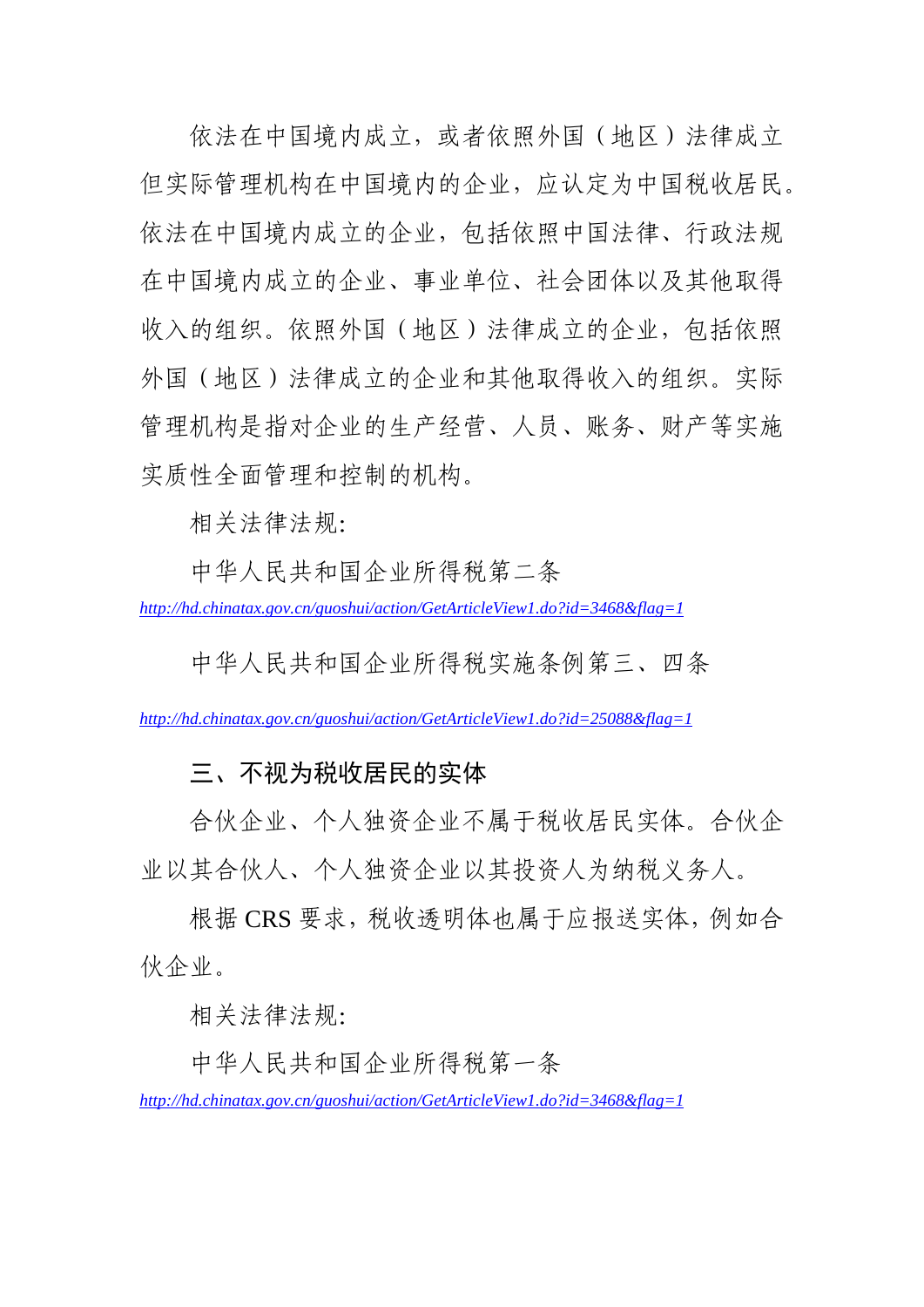财政部 国家税务总局关于印发《关于个人独资企业和 合伙企业投资者征收个人所得税的规定》的通知(财税 [2000]91 号)

*http://hd.chinatax.gov.cn/guoshui/action/GetArticleView1.do?id=25201&flag=1*

# 四、联系方式

国家税务总局国际税务司国际税收征管协作处

北京市海淀区羊坊店西路 5 号

邮箱: eoicompetentauthority@chinatax.gov.cn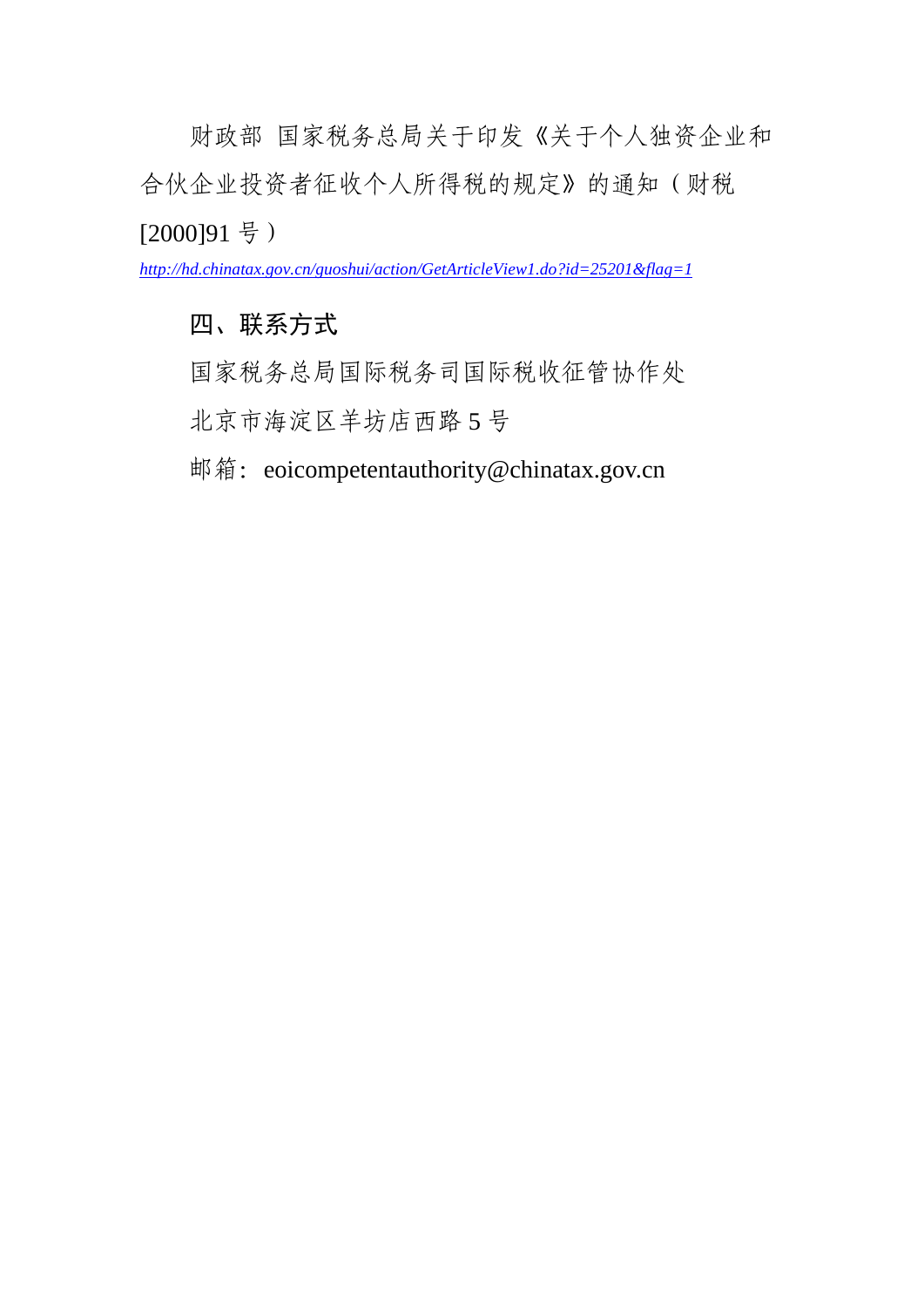# 一、纳税人识别号介绍

 2015 年 10 月之前,所有企业办理税务登记时取得唯一 的纳税人识别号。2015年10月,国家税务总局修订纳税人 识别号代码标准,将统一社会信用代码作为纳税人识别号。 2015 年 10 月 1 日以前已经登记注册的法人和其他组织,原 纳税人识别号仍可继续使用。待 2018 年过渡期结束后, 统 一社会信用代码完全替代纳税人识别号。

个人纳税人识别号根据其有效身份证明确定。以中国居 民身份证为有效身份证明的个人,其纳税人识别号为其居民 身份证号码。以护照或其他证据为有效身份证明的个人,其 纳税人识别号由税务机关根据有关编码规则发放。

相关法律法规:

国家税务总局关于发布纳税人识别号代码标准的通知 (税总发[2013]41 号)

国家税务总局关于修订纳税人识别号代码标准的公告 (国家税务总局公告 2015 年第 66 号)

*http://www.chinatax.gov.cn/n810341/n810755/c1826943/content.html*

# 二、纳税人识别号编码结构

不同类别的纳税人,纳税人识别号有所不同。

对于企业,旧的纳税人识别号由 15 位组成,新的纳税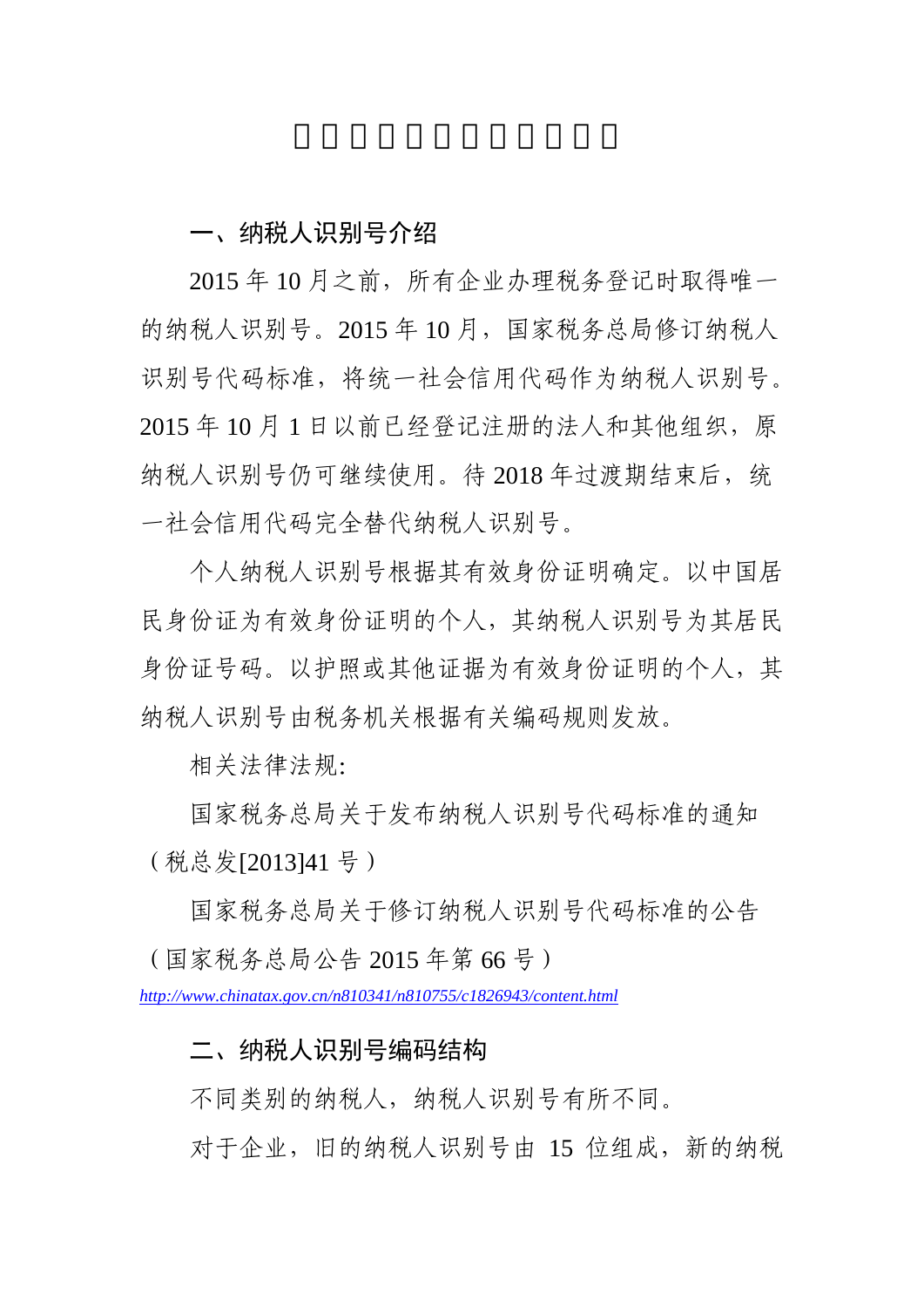人识别号(统一社会信用代码)由 18 位组成。

对于个人,纳税人识别号根据其有效身份证明确定。以 中国居民身份证为有效身份证明的个人,其纳税人识别号为 其居民身份证号码。以护照或其他证件为有效身份证明的个 人,其纳税人识别号由税务机关根据以下编码规则发放。个 别地区曾用护照号作为外籍个人的纳税人识别号。

| 纳税人类型                  | 格式                         | 说明                                              |
|------------------------|----------------------------|-------------------------------------------------|
| 企业                     | 999999999999999 (旧识别号)     | 旧识别号为15位数字。新<br>识别号为18位数字,有时                    |
|                        | 999999999999999999 (新识别号)  | 最后10位出现字母,尤其<br>是第9、10、13和18位。                  |
|                        | 999999999xxxxxxxxxx (新识别号) |                                                 |
| 以中国居民身份证为<br>有效身份证件的个人 | 99999999999999999          | 18数字或者 17数字加字母<br>$\alpha$ $\chi$ <sup>22</sup> |
|                        | 99999999999999999x         |                                                 |
| 以中国护照为有效身<br>份证明的个人    | C99999999999999999         | 首字母 "C"<br>+16 位数字+1<br>位检验码.                   |
|                        | C9999999999999998x         |                                                 |
| 以外国护照为有效身<br>份证明的个人    | W9999999999999999          | 首字母"W"<br>+16 位数字+1<br>位检验码。                    |
|                        | W999999999999999x          |                                                 |
| 以军官证、士兵证为<br>有效身份证明的个人 | J9999999999999             | 首字母"J"<br>+16 位数字+1<br>位检验码.                    |
| 以港澳居民来往内地              | H9999999999999999          | 首字母"H"<br>+16 位数字+1                             |
| 通行证为有效身份证<br>明的香港居民    | H999999999999999x          | 位检验码.                                           |
|                        |                            |                                                 |
| 以港澳居民来往内地<br>通行证为有效身份证 | M99999999999999999         | 首字母"M"<br>+16 位数字+1<br>位检验码.                    |
| 明的澳门居民                 | M999999999999999x          |                                                 |
| 以台湾居民来往大陆<br>通行证为有效身份证 | T99999999999999999         | 首字母"T"<br>+16 位数字+1<br>位检验码.                    |
| 明的台湾居民                 | T999999999999999x          |                                                 |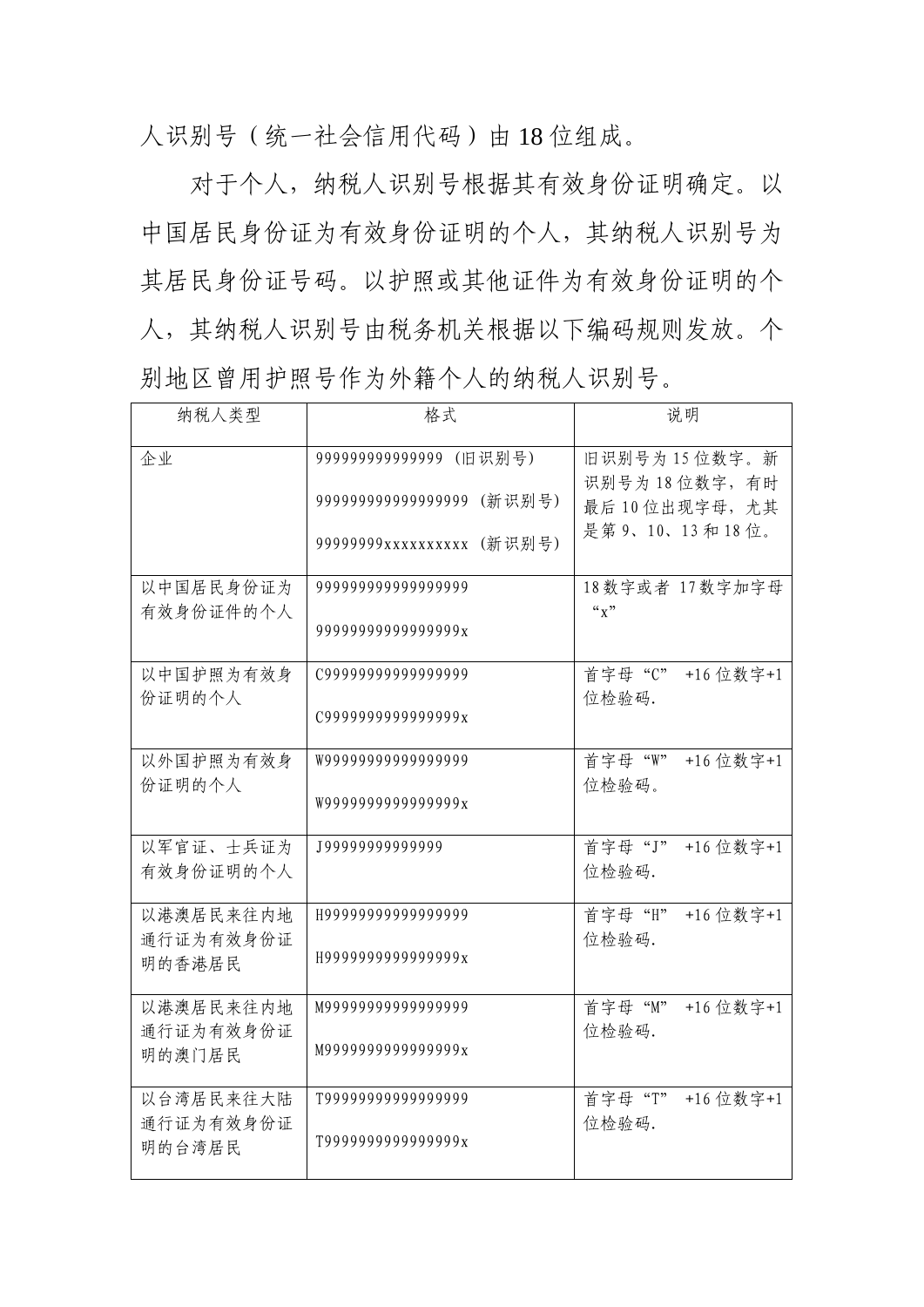# 三、如何找到纳税人识别号

对于企业而言,纳税人在税务机关登记后取得税务登记 证,登记证上标明纳税人识别号(旧)。新的纳税人识别号 (统一社会信用代码)由工商部门发放,记载在营业执照上。 对于以中国居民身份证为有效身份证明的个人,其纳税人识 别号为其身份证号,在其身份证上显示。

|     | 税务登记证                                                                                                                                                    | 纳税人 |
|-----|----------------------------------------------------------------------------------------------------------------------------------------------------------|-----|
| 纳税人 | ш<br>믃<br>税济<br>字 310112眼 034491<br>地<br>税人名                                                                                                             |     |
| 名称  | 包装科技有限公司                                                                                                                                                 | 识别号 |
|     | 法定代表人(负责人): (共)                                                                                                                                          |     |
|     | 地<br>址:上海市闵行区光华路 2001                                                                                                                                    |     |
|     | 登记注册类型:私营有限责任公司                                                                                                                                          |     |
|     | 从事包装料技领域内的技术开发、技术咨询、技术转让、技术服务,包装材料、包装机械、建筑装填材料、金属材<br>料(能专控)、五金交流、化工原料(能危险化学品、直控化学品、调花爆竹、民用爆炸物品、暑润得化学品)、<br>推塑制品、木制品、纸制品、文化办公用品的销售【企业是普涉及行政许可的,凭许可证件是普】。 |     |
|     | 批准设立机关:工商行政管理局                                                                                                                                           |     |
|     | 定                                                                                                                                                        |     |
|     |                                                                                                                                                          |     |
|     | 国家股务总局监制                                                                                                                                                 |     |

企业: 税务登记证 (旧识别号)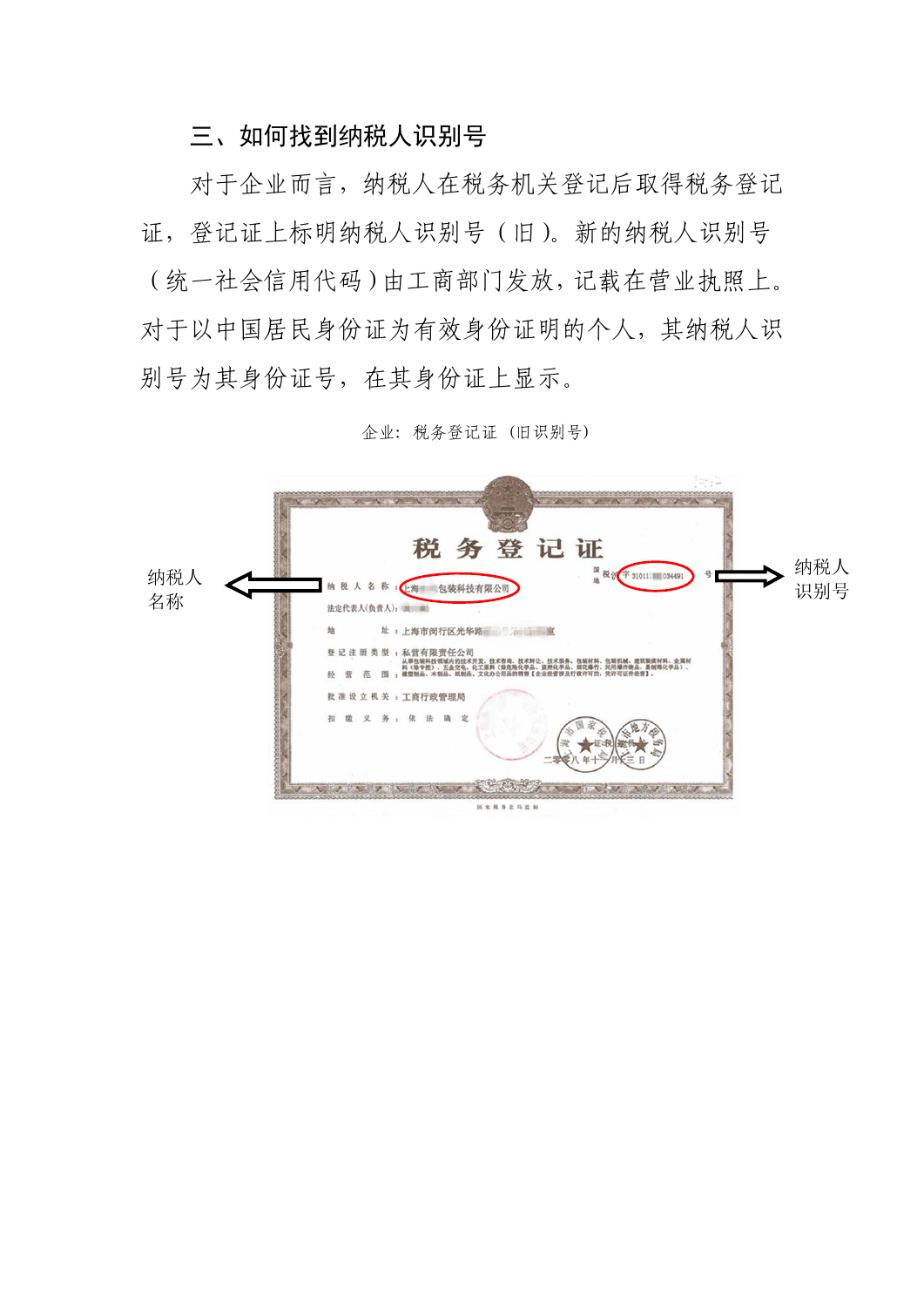

#### 个人:身份证



# 四、国内网站信息

更多信息可参见以下网站:

*http://www.chinatax.gov.cn/n810341/n810755/c1826943/content.html*

*http://www.gov.cn/xinwen/2015-08/13/content\_2912366.htm*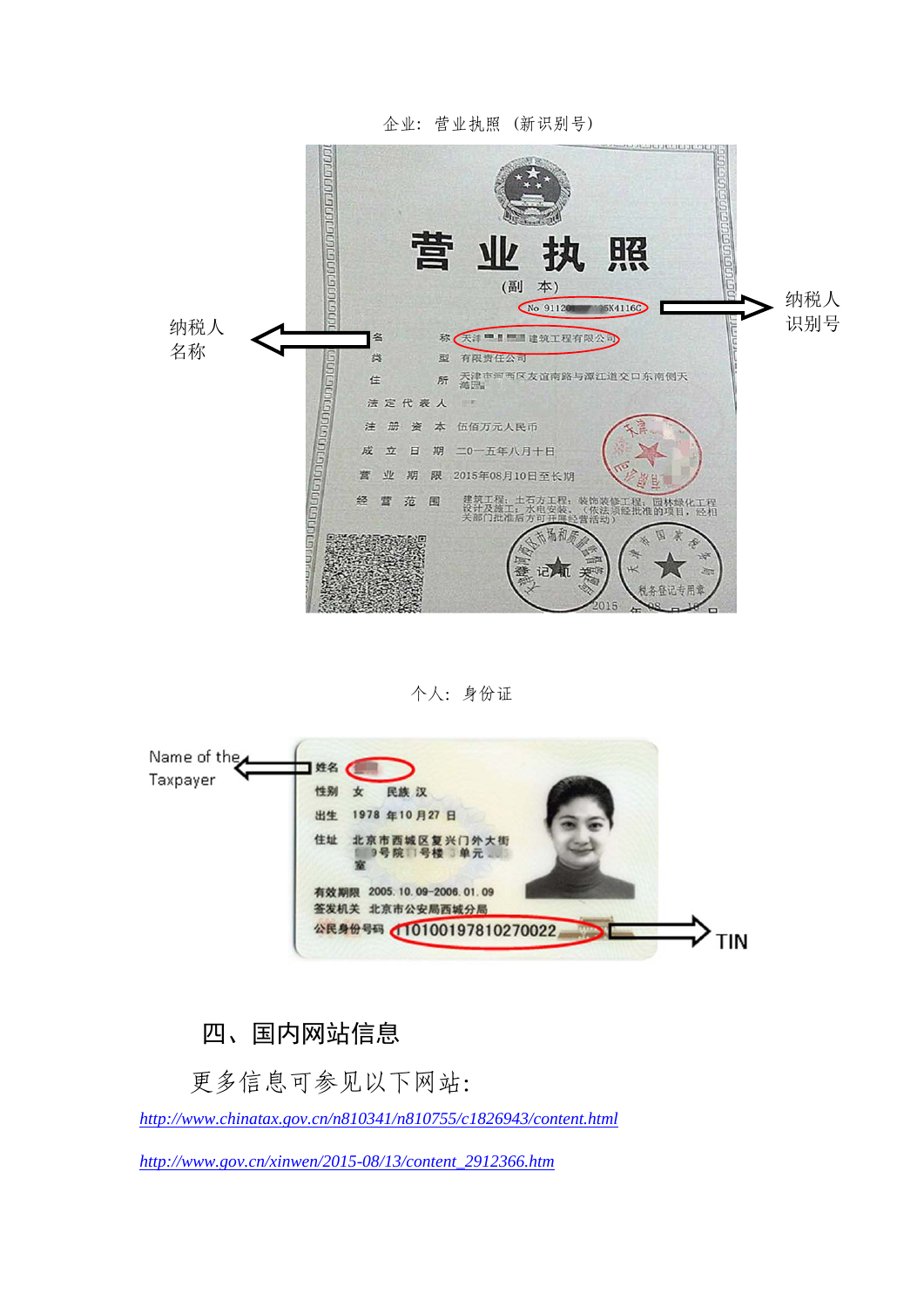*http://hd.chinatax.gov.cn/guoshui/action/GetArticleView1.do?id=9&flag=1*

# 五、联系方式

国家税务总局国际税务司国际税收征管协作处

北京市海淀区羊坊店西路 5 号

邮箱: eoicompetentauthority@chinatax.gov.cn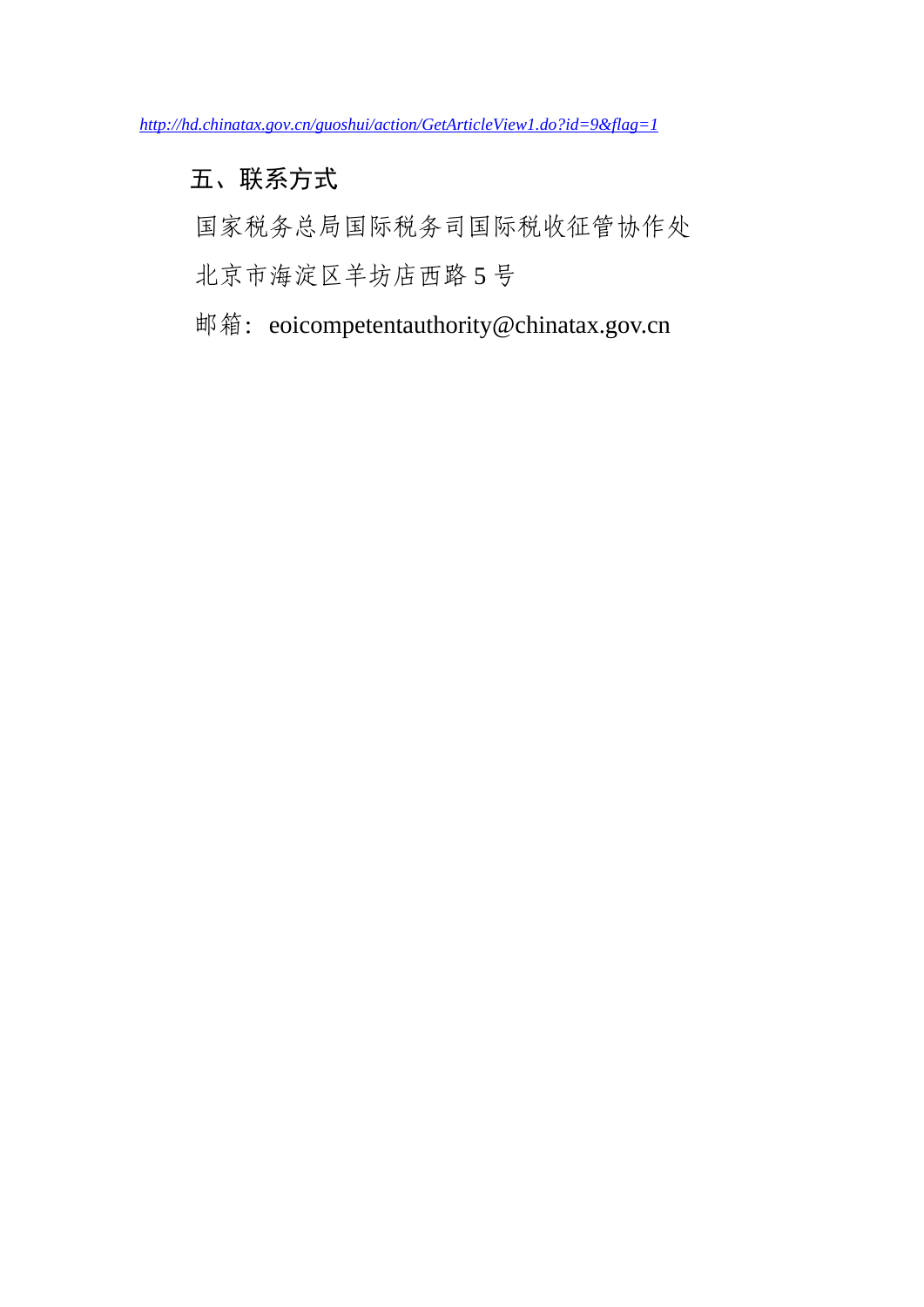# 资料来源:

中国税收居民认定规则 Rules governing tax residence:

http://www.oecd.org/tax/automatic-exchange/crs-implementation-and-ass

istance/tax-residency/China-Tax-Residency.pdf

中国纳税人识别号规则 TINs:

http://www.oecd.org/tax/automatic-exchange/crs-implementation-and-ass

istance/tax-identification-numbers/China-TIN.pdf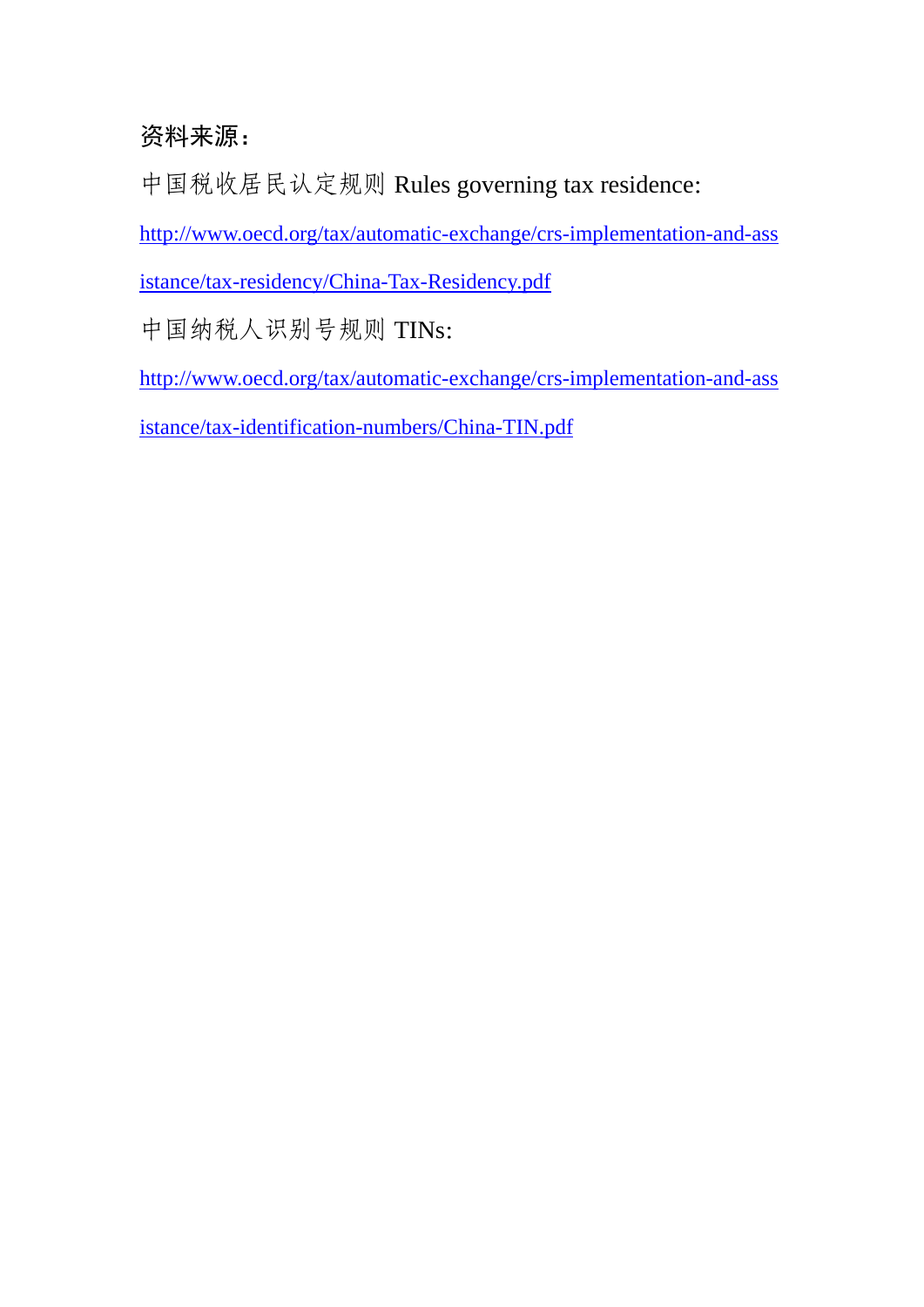## **China - Information on residency for tax purposes**

#### **Section I - Criteria for Individuals to be considered a tax resident**

In general, individuals who have domicile in China, or though without domicile but have resided for one year or more in China are deemed to be residents in China. Domicile refers to habitual residence in China on account of domiciliary registration, family ties or economic interests. One year means 365 days in a tax year. The days on a temporary trip away from China, including a single trip not exceeding 30 days or combined trips not exceeding 90 days, shall not be deducted. Habitual residence is a legal criterion whereby a taxpayer is defined and it does not refer to actual residence or residence of an individual for a particular period of time. For example, China is the habitual residence for an individual who should come back to reside in China after staying, working, visiting families and touring in a place other than China.

#### Relevant tax provisions:

Article 1— Individual Income Tax Law of the People's Republic of China

#### *http://hd.chinatax.gov.cn/guoshui/action/GetArticleView1.do?id=157488&flag=1*

Article 2 & 3— Regulations for the Implementation of the Individual Income Tax Law of the People's Republic of China

*http://hd.chinatax.gov.cn/guoshui/action/GetArticleView1.do?id=157773&flag=1*

Article 1— Notice of Provisions on Several Issues concerning the Collection of Individual Income Tax

#### *http://hd.chinatax.gov.cn/guoshui/action/GetArticleView1.do?id=1183&flag=1*

#### **Section II - Criteria for Entities to be considered a tax resident**

As a general rule, an entity is deemed to be a tax resident in China where it is incorporated in China in accordance with the laws of China or it is incorporated elsewhere but has the place of effective management in China. Above mentioned entity include enterprises, social organisations and other income generating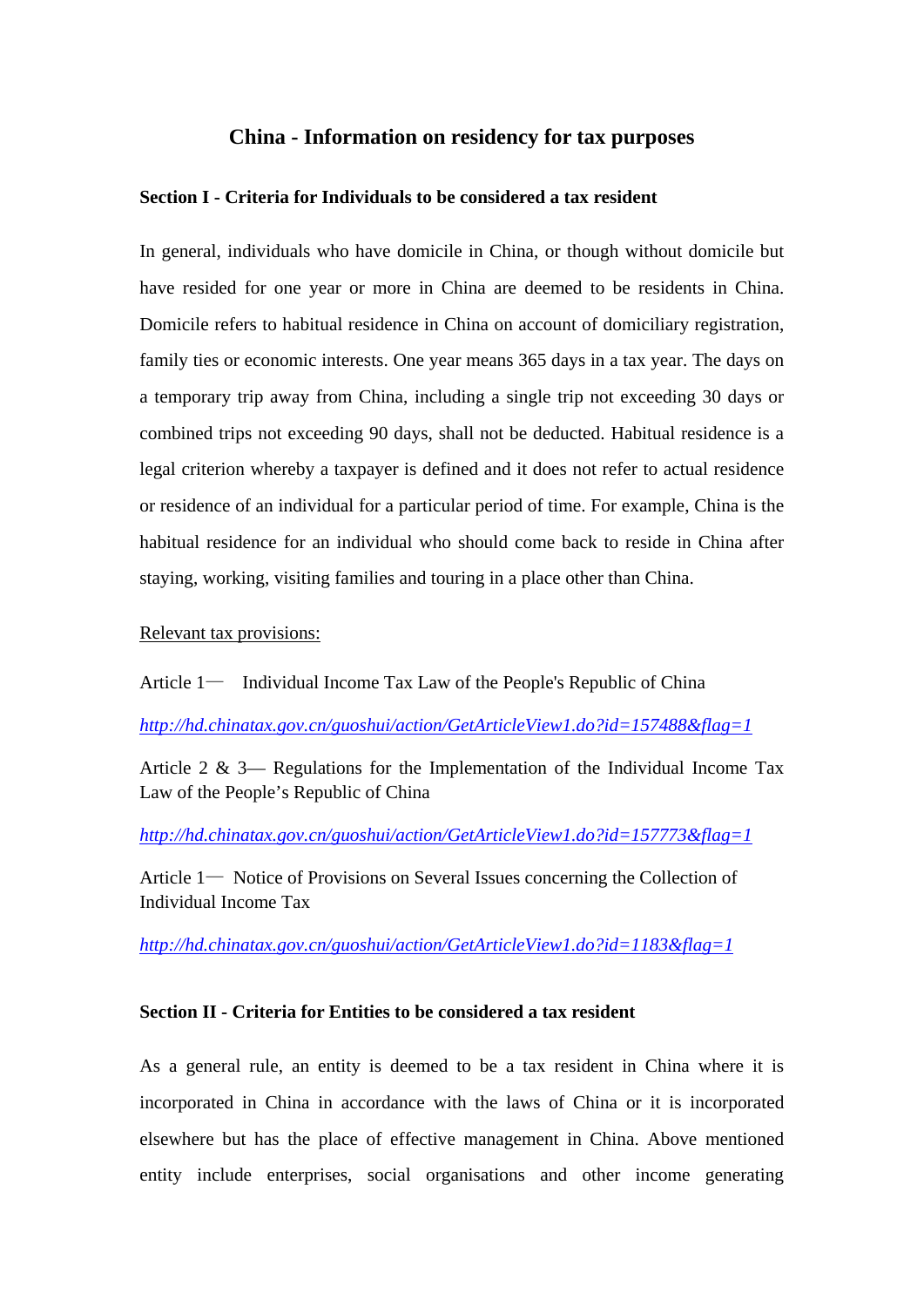organisations. Place of effective management refers to an establishment that exercises, in substance, overall management and control over the production and business, personnel, accounting, properties, etc. of an entity.

Relevant tax provisions:

Article 2 – Enterprise Income Tax Law of the People's Republic of China

*http://hd.chinatax.gov.cn/guoshui/action/GetArticleView1.do?id=3468&flag=1*

Article 3 & 4 – Implementation Regulations of the Enterprise Income Tax Law of the People's Republic of China

*http://hd.chinatax.gov.cn/guoshui/action/GetArticleView1.do?id=25088&flag=1*

## **Section III - Entity types that are as a rule not considered tax residents**

The law of China does not treat sole proprietorship or partnership as a taxable person. Instead, taxable persons are the proprietors and partners rather than the proprietorship and partnership itself.

For the purposes of reporting under the terms of the Common Reporting Standard a reportable entity also includes entities that are typically tax transparent, e.g. partnerships.

## Relevant tax provisions:

Article 1 – Enterprise Income Tax Law of the People's Republic of China

*http://hd.chinatax.gov.cn/guoshui/action/GetArticleView1.do?id=3468&flag=1*

Article 3 – Guidance on Individual Income Tax Administration of Sole proprietorship and Partnership (Caishui [2000]91)

*http://hd.chinatax.gov.cn/guoshui/action/GetArticleView1.do?id=25201&flag=1*

## **Section IV - Contact point for further information**

Chinese Competent Authority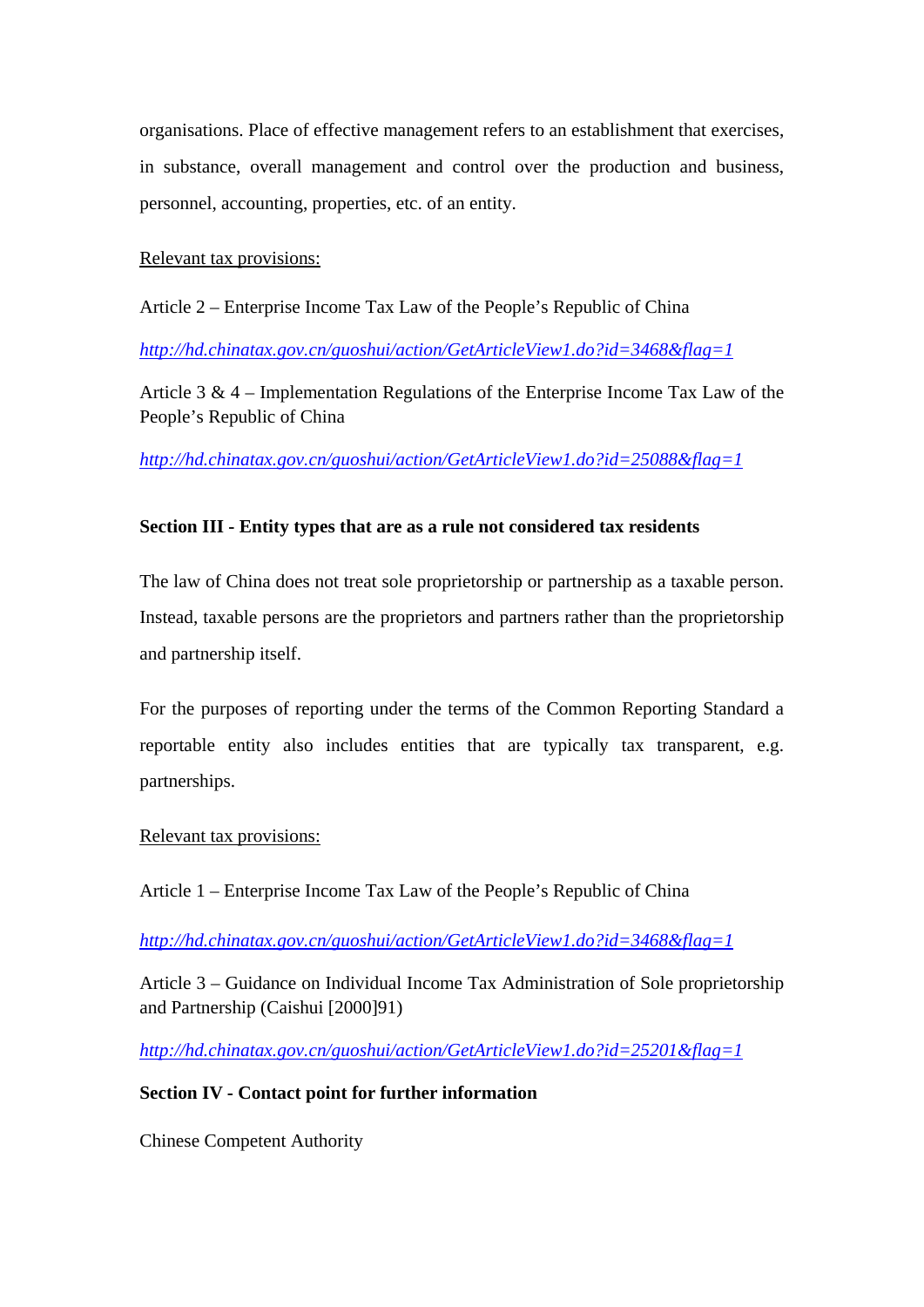Global Cooperation and Compliance Division, International Taxation Department, State Administration of Taxation

No. 5, Yangfangdian Xi Lu, Haidian District, Beijing, P.R.China Email: eoicompetentauthority@chinatax.gov.cn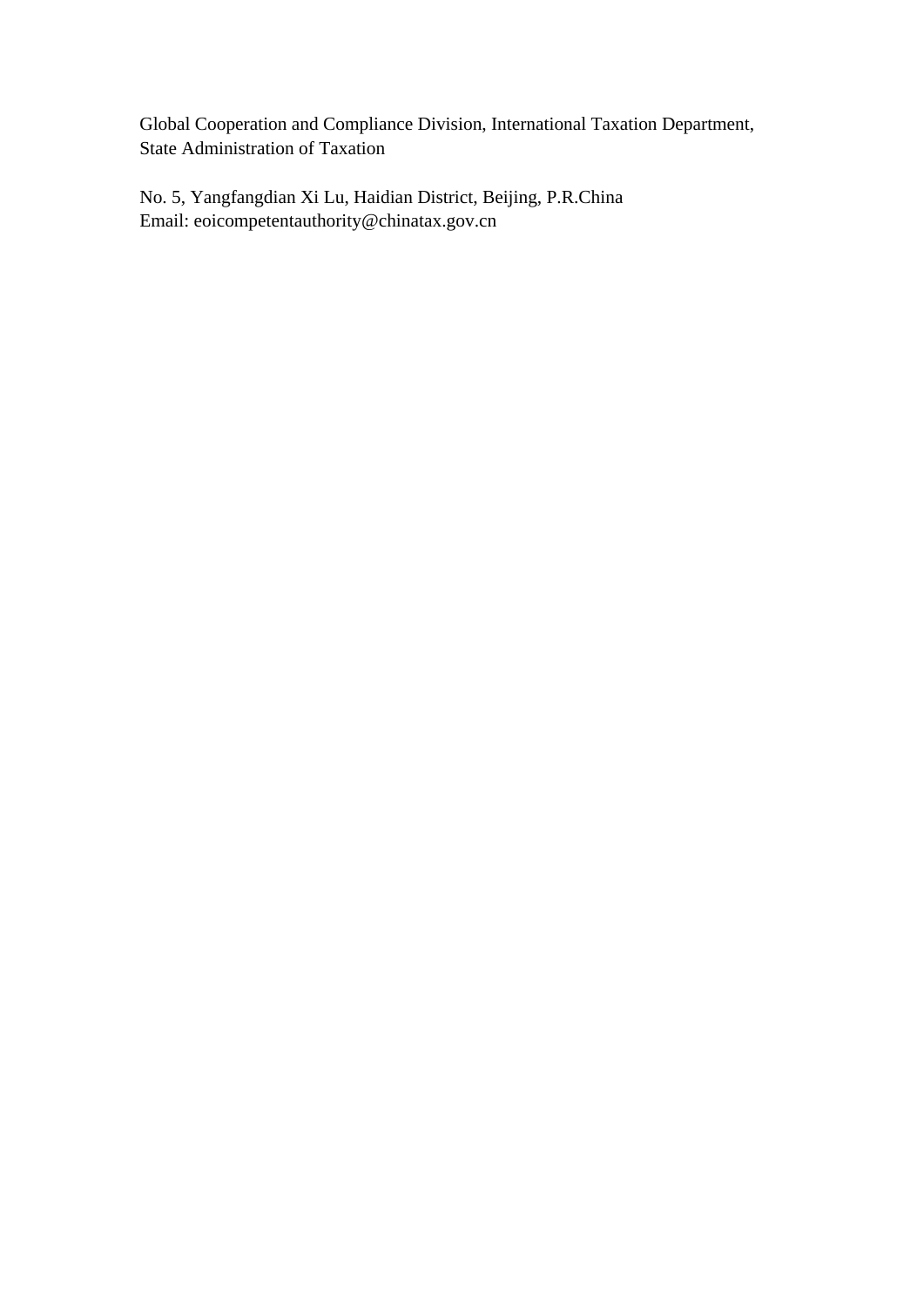## **China - Information on Tax Identification Numbers**

#### **Section I – TIN Description**

.

China State Administration of Administration used to assign a unique TIN number to each legal person enrolled in the registry. Currently, China is in the process of reform and new TIN regime for legal person is being introduced. Under the new TIN regime implemented since October 2015, TIN of a legal person is its Credibility Code. New TIN will coexist with old TIN for a couple of years and the old one will be phased out from 2018.

TIN of an individual depends on its identification. For an individual using Chinese ID card as its identification, TIN is its ID number. For an individual using passport or other ID certificate as its identification, TIN is assigned by local tax office according to relevant rules. In some regions, passport numbers are also recognized as TIN for foreign individuals.

#### Relevant tax provisions:

Rules of Taxpayer Identification Number (Shuizongfa [2013]41) Notice on Revision of Rules of Taxpayer Identification Number (Gonggao [2015]66) *http://www.chinatax.gov.cn/n810341/n810755/c1826943/content.html*

#### **Section II – TIN Structure**

The structure of TIN varies depending on the types of taxpayer.

For entities, it consists of 15 characters (old TIN regime) or 18 characters (new TIN regime).

For an individual using Chinese ID card as its identification, TIN is its ID number which consists of 18 characters. For an individual using passport or other ID certificate as its identification, TIN is assigned in the following format. In some areas, passport numbers are also recognized as TIN for foreign individuals.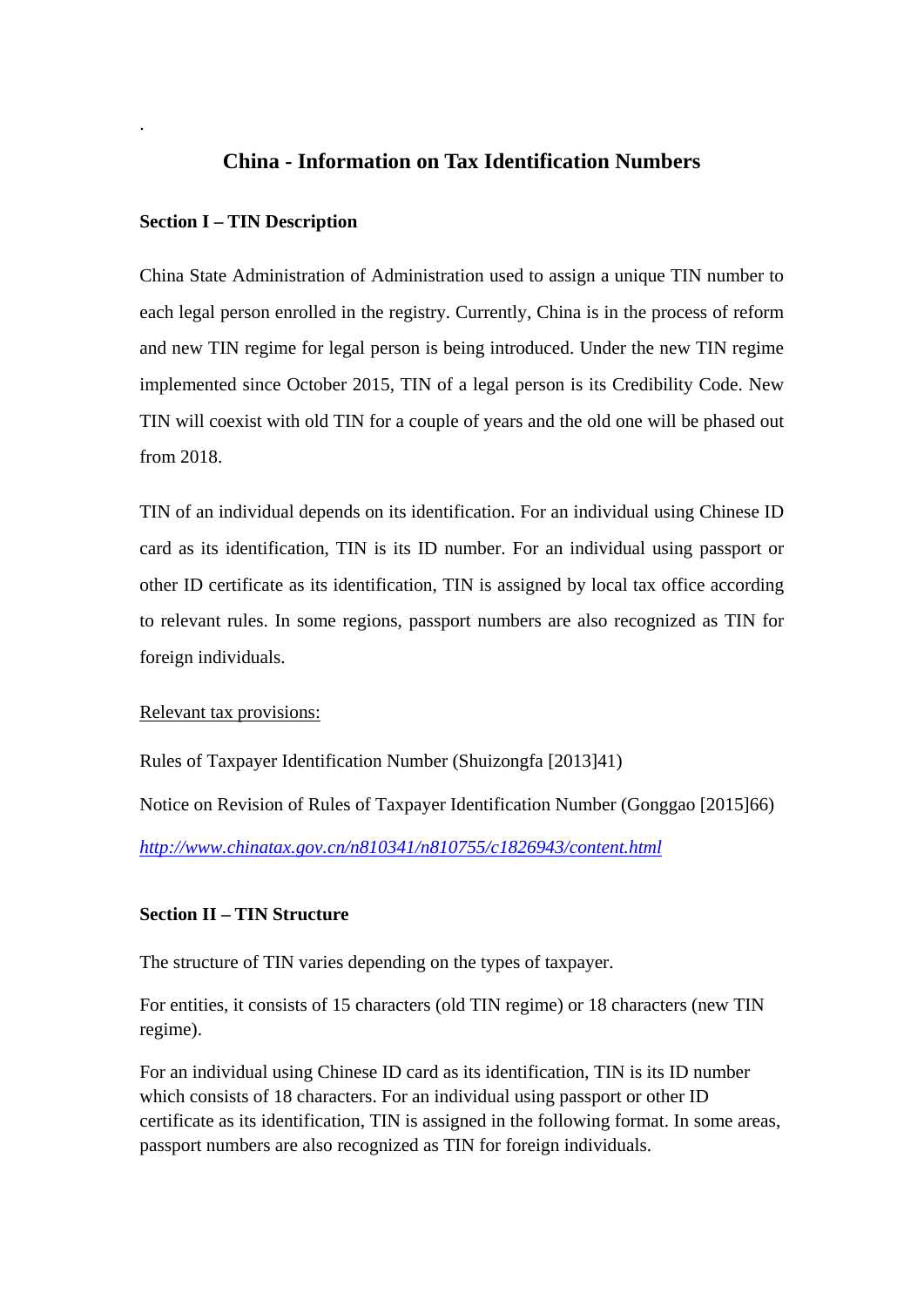| Type of taxpayer         | Format                       | Explanation                                                          |
|--------------------------|------------------------------|----------------------------------------------------------------------|
| Entity                   | 99999999999999 (old TIN)     | For the old TIN regime,                                              |
|                          | 999999999999999999 (new TIN) | there are 15 numerals. While                                         |
|                          |                              | for the new TIN regime,<br>there are 18 numerals with                |
|                          | 99999999xxxxxxxxxx (new TIN) | sometimes letters appearing                                          |
|                          |                              | in the last 10 characters,                                           |
|                          |                              | especially the 9 <sup>th</sup> , 10 <sup>th</sup> , 13 <sup>rd</sup> |
|                          |                              | and 18 <sup>th</sup> .                                               |
| Individual (Chinese      | 999999999999999999           | 18 numerals or 17 numerals                                           |
| ID)                      | 99999999999999999x           | followed by letter "x"                                               |
|                          |                              |                                                                      |
| Individual (Chinese      | C99999999999999999           | First character is "C"                                               |
| passport)                | C9999999999999999x           | followed by 17 numerals or                                           |
|                          |                              | 16 numerals with a letter.                                           |
| Individual (Foreign      | W9999999999999999            | First character is "W"                                               |
| passport)                | W9999999999999999x           | followed by 17 numerals or                                           |
|                          |                              | 16 numerals with a letter.                                           |
| Individual (Soldier      | J9999999999999               | First character is "J"                                               |
| card)                    |                              | followed by 14 numerals.                                             |
| Individual (Mainland     | H9999999999999999            | First character is "H"                                               |
| <b>Travel Permit for</b> |                              | followed by 17 numerals or                                           |
| Hong Kong Residents)     | H9999999999999995x           | 16 numerals with a letter.                                           |
| Individual (Mainland     | M9999999999999999            | First character is "M"                                               |
| <b>Travel Permit for</b> |                              | followed by 17 numerals or                                           |
| Macau Residents)         | M9999999999999999x           | 16 numerals with a letter.                                           |
| Individual (Mainland     | T99999999999999999           | First character is "T"                                               |
| <b>Travel Permit for</b> |                              | followed by 17 numerals or                                           |
| Taiwan Residents)        | T9999999999999999x           | 16 numerals with a letter.                                           |

## **Section III – Where to find TINs?**

Taxpayer who registered with tax authority was issued a certificate of tax registration that contains its TIN. Under the new TIN regime, taxpayer who registers with industry & commerce authority will be issued a business licence that contains its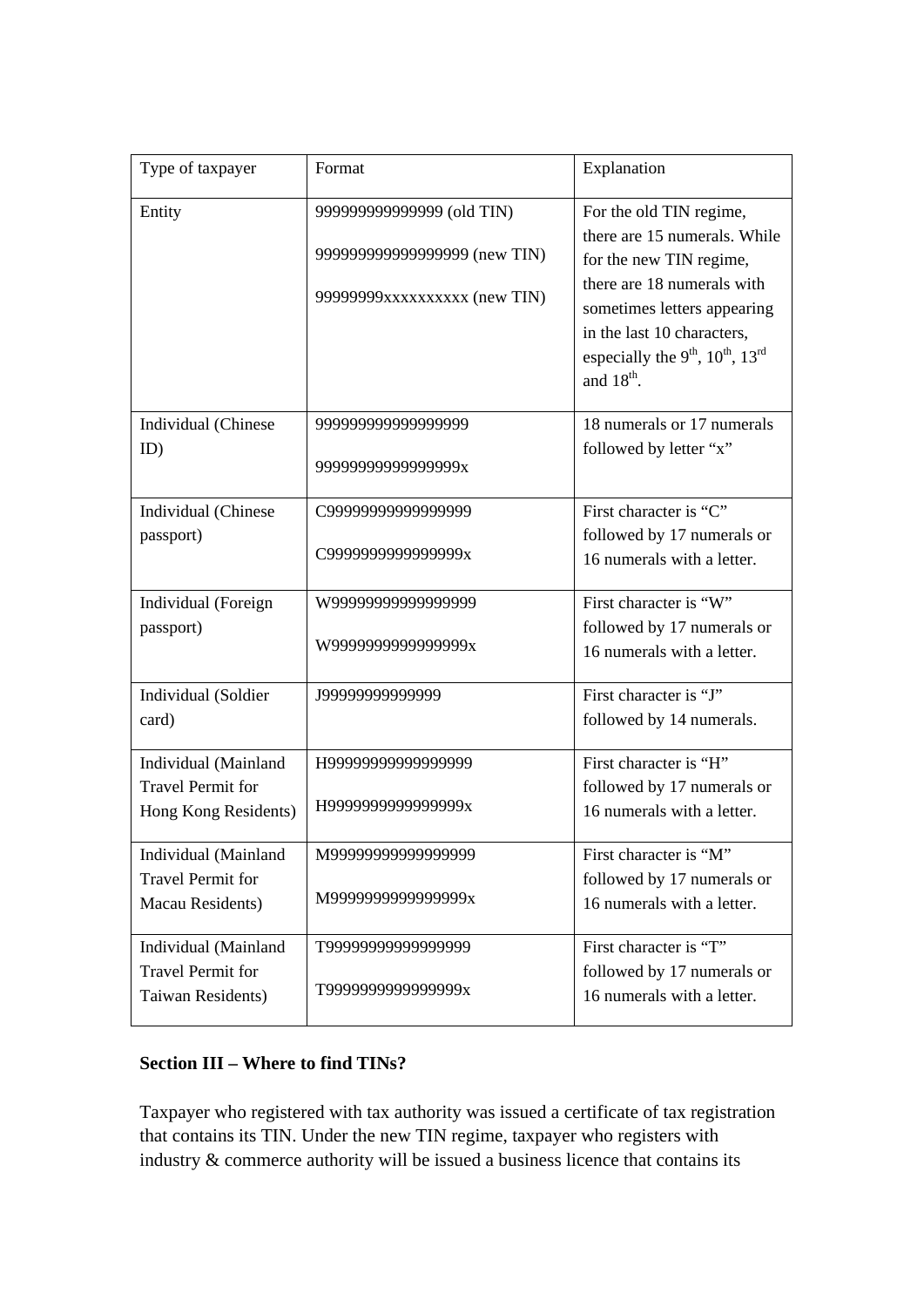Credibility Code, which is also its TIN. The TIN number of individual is shown on its identification card.



For entity: CERTIFICATE OF TAX REGISTRATION (old TIN)

For entity: BUSINESS LICENCE (new TIN)